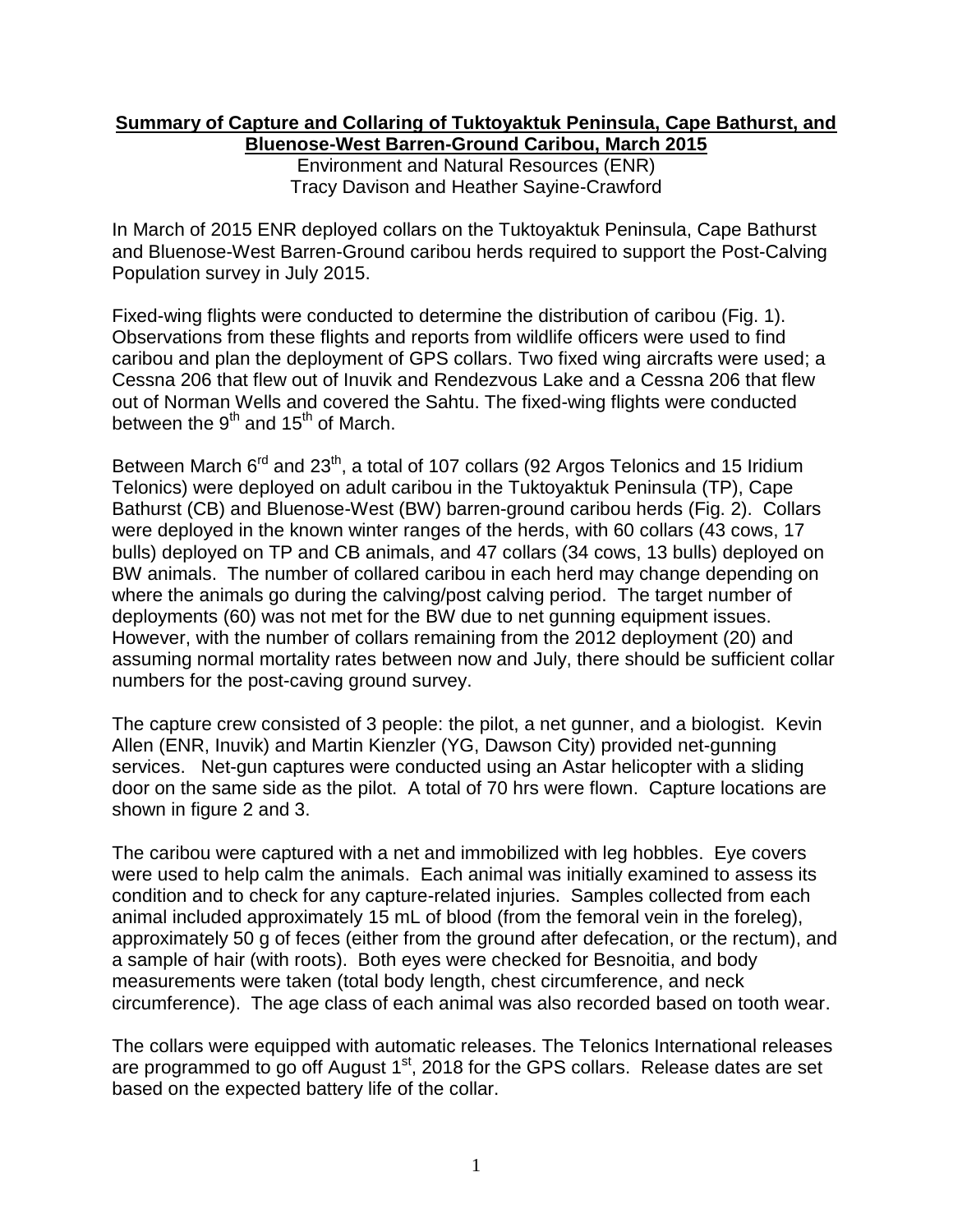All cow caribou were fitted with collars in a similar fashion, with the collar being snug around the neck, but allowing for an open-palmed hand to be moved freely between the neck and the collar material. As the necks of bull caribou expand during the rut, collars were affixed even more loosely on bulls; more space than a clenched fist was available between the neck and the collar material. ENR will monitor collars and attempt to locate them if they become stationary.

Average chase time was less than 1 minute. Average handling time, from when the animal was in the net to release, was 11 minutes. No immobilization drugs were used during the capture program.

There were no mortalities this year; collared animals will continue to be monitored.

Blood collected will be analyzed for genetic microsatellites and serum will be used to determine pregnancy, look at stress and health assessment. Fecal matter will be analyzed for parasites. Approximately 23% of collared caribou had besnoitia, a parasite, present in one or both eyes.

## Acknowledgments:

The capture crew appreciated the safe piloting of the aircraft by Kevin Mitchener and Pat Fonseca (Canadian Helicopters). Travis Wright and Dieter Hofgartner (North-Wright Airways) safely piloted the fixed-wing aircrafts. Kristen Callaghan (GRRB) assisted in handling during capture.

Stephanie Behrens (ENR, Sahtu), Lee Ruben (Paulatuk HTC), Tony Stefure (Inuvik HTC), Richard Gruben (ENR, Tuktoyaktuk), Bernard Blancho (Colville Lake RRC), Hycinthe Kochon (Colville Lake RRC), Tyrell Kochon (Colville Lake RRC) and Kyle Tutcho (Colville Lake RRC) assisted with reconnaissance flights. Marsha Branigan (ENR, Inuvik) and Judy Williams (ENR, Yellowknife) assisted with the logistics and purchasing of collars.

Eileen and Barry Jacobson hosted the crews at Rendezvous Lake.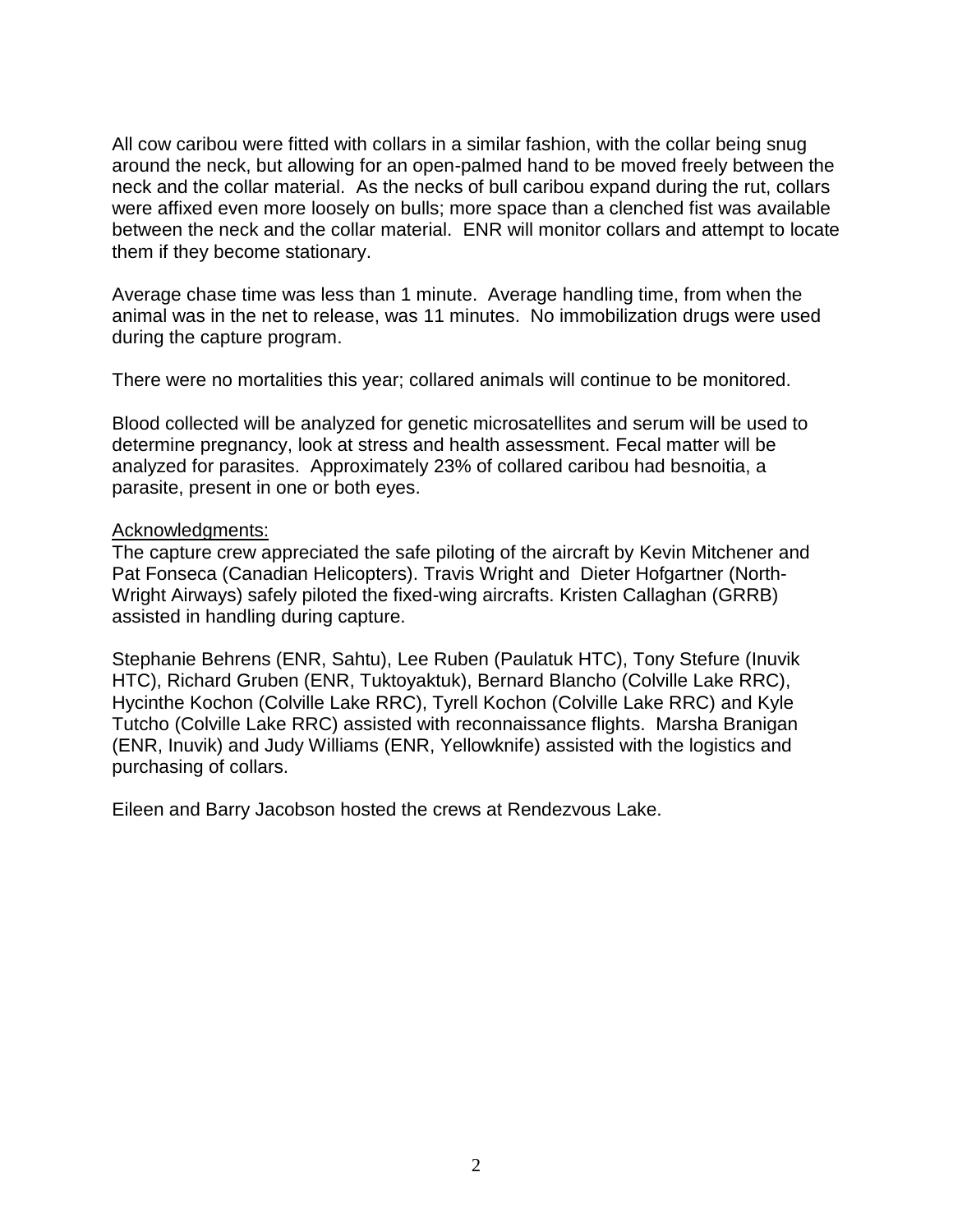

Figure 1. Flight lines of reconnaissance flown during March 2015 and locations where caribou were seen.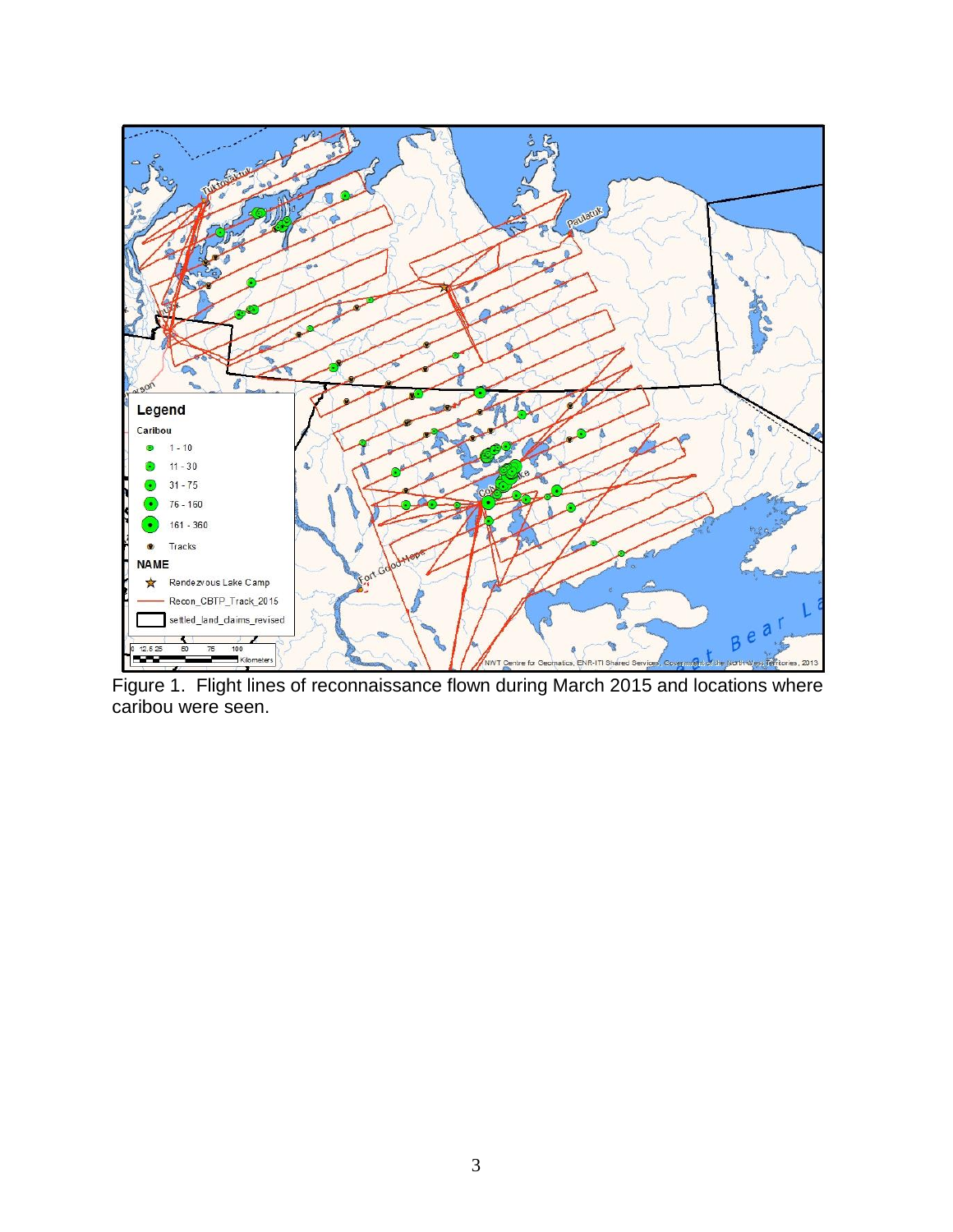

Figure 2. Locations where caribou were collared over the winter range of the Tuktoyaktuk Peninsula and Cape Bathurst caribou herds during 2015 capture efforts.